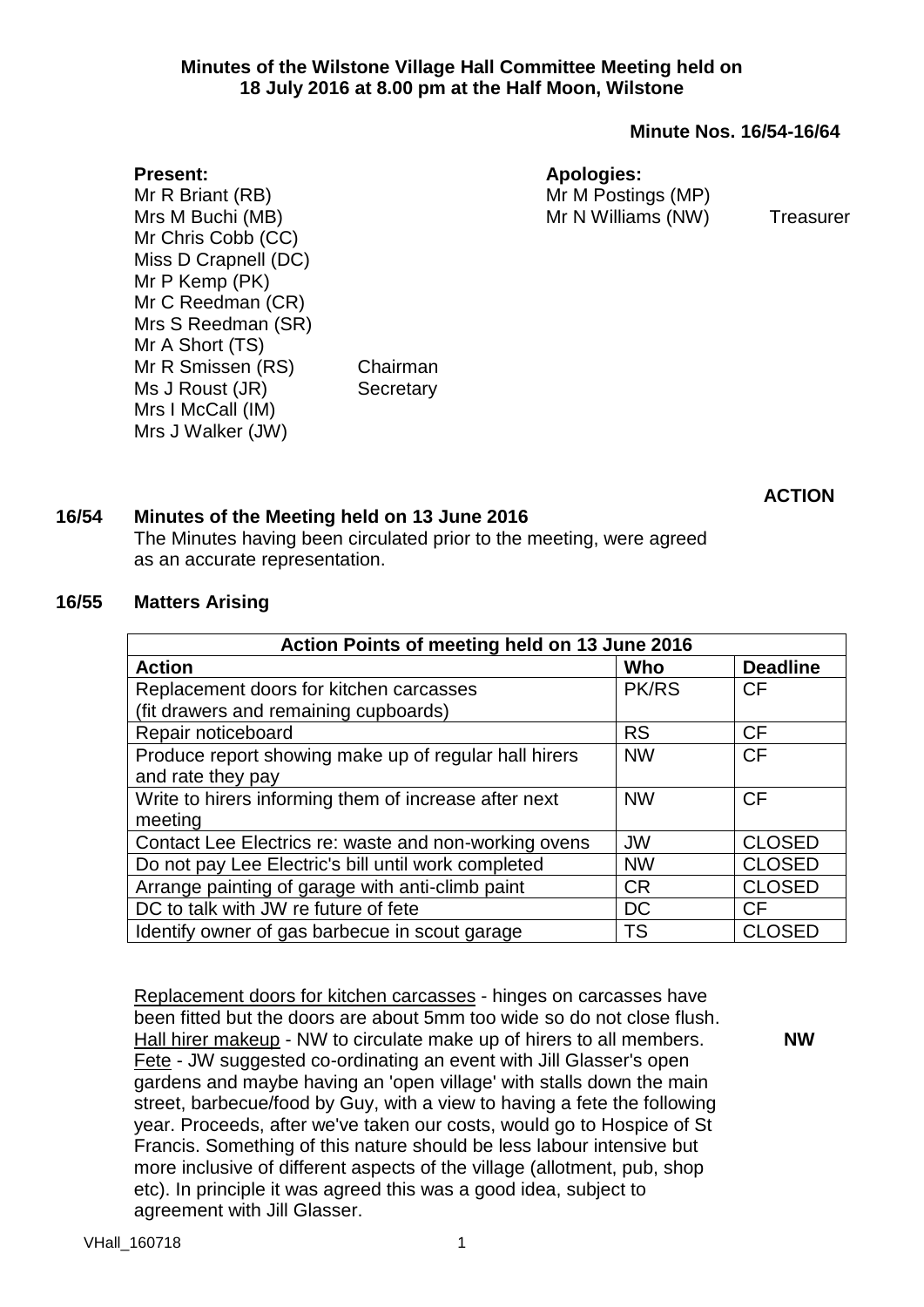**ACTION**

**NW**

Gas barbecue - owner not found. Scouts are happy for us to take it out of their way.

# **16/56 Ladies' Toilets**

Ongoing.

## **16/57 Treasurer's Report**

Final figures for the fete were asked for. NW will circulate them to the committee.

| <b>Balances</b>                          | 18 July 2016 |
|------------------------------------------|--------------|
| Current                                  | 1,312.83     |
| Deposit                                  | 37,174.03    |
| <b>Money Market</b>                      | 7,000.00     |
| Petty cash                               | 547.33       |
| Awaiting paying in                       | 0.00         |
|                                          | 46,034.19    |
| Outstanding bills                        | 0.00         |
| Unpaid cheques                           | 0.00         |
| <b>Total funds</b>                       | 46,034.19    |
| Approx. profit<br>current financial year | 5,300.00     |

#### **16/58 Website**

Julie Yeardye will be moving away shortly and we need to discuss how to maintain website. Chris, Neil and Jude to liaise on website refresh before next meeting.

**CC/NW/ JER**

# **16/59 Future Events**

**Film Nights**

The dates are booked and in the diary.

## **16/60 Bar Prices**

We will amend prices to:

- We will switch to buying 2L bottles of soft drinks, instead of cans prices will reduce to 50p for a glass.
- Beer prices will remain as they are.
- Wine prices will increase to £12 a bottle and £3.00 for a glass.

# **16/61 Hall Lettings**

Tring Festival company will be using hall on Sunday mornings from 21 September onwards. Wedding booked for next year. TS asked for opinions on how much we should charge for weddings. TS suggested a non-refundable deposit for such events - this would need to be added to T&C.

## **16/62 Hall Hire Rates**